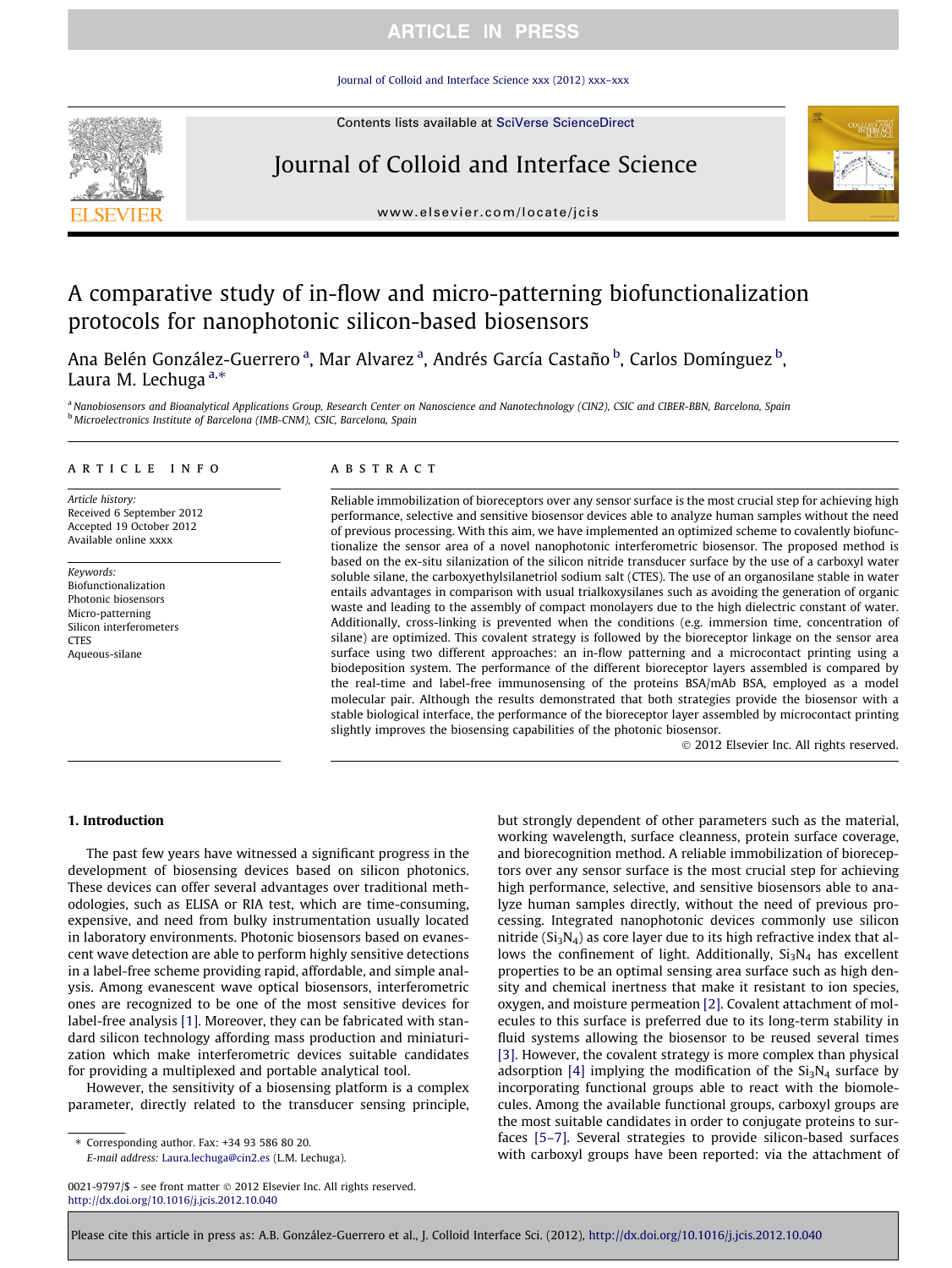a trifluoro ethanol ester and subsequent thermal acid hydrolysis, or through the attachment of a photocleavable ester and subsequent photochemical cleavage [\[5\],](#page-7-0) besides via the attachment of longchain carboxylic acid terminated monolayers [\[6,7\].](#page-7-0) However, these strategies involve a large number of steps, require of additional instrumentation, and are time-consuming.

Silanization methods are the simplest and most common way to covalently modify silicon-based surfaces and have been extensively reviewed in the literature [\[8\].](#page-8-0) Organofunctional trialkoxysilanes (such as 3-aminopropyltriethoxy (APTES) silane [\[9\]](#page-8-0) and the 3 trimethoxysilyil propyl methacrylate (MPTS) silane [\[10\]\)](#page-8-0) are the most employed for liquid-phase silanization. An undesirable effect regarding the use of trialkoxysilanes is the polymerization that can occur at the free silanol groups on the surface or in solution, leading to highly heterogeneous surfaces, a potential disadvantage when dealing with biosensors. To avoid this negative effect, anhydrous solvents have been used to limit the amount of water reacting during the monolayer formation [\[11\].](#page-8-0) However, small variations in the amount of water during the silanization reaction can dramatically alter the thickness of the final film giving place to highly irreproducible surfaces due to the formation of silane multilayers [\[9\]](#page-8-0).

To achieve a carboxylic acid terminated layer on the  $Si<sub>3</sub>N<sub>4</sub>$  surface by a simple silanization method, avoiding the derived problems of using anhydrous solvents, we chose to study the use of a carboxyethylsilanetriol sodium salt (CTES). This aqueous soluble silane is extensively used for the functionalization of silica particles [\[12,13\]](#page-8-0) and as a co-structure directing agent [\[14\].](#page-8-0) In spite of its wide use for the synthesis of particles, few works can be found about functionalization of silicon surfaces with CTES silane [\[15\].](#page-8-0) Due to its short alkyl chain of approximately 6 Å and to the hydrophilicity of the functional carboxyl group that contains, CTES is an organosilane stable front the cross-linking in water. This is an unusual property for a silane molecule that makes the use of CTES especially attractive to avoid concerns regarding the use of organic solvents and the generation of organic waste by the rinsing steps. Another attractive aspect of the use of water as solvent for the reaction is its larger dielectric constant, which favors the formation of packaged monolayers [\[16\].](#page-8-0) Moreover, the solvent compatibility with the polymer materials employed in our fluidic systems allows the use of CTES to silanize the sensor area inside the fluidic cell (inflow) when necessary for specific applications.

Another important issue related with the formation of a bioreceptor layer is the method employed to place the biomolecules on the sensor surface. The most explored methods for the immobilization of the bioreceptor layer in biosensors are the in-flow strategy [\[17\]](#page-8-0) and the patterning of surfaces [\[18\]](#page-8-0). The in-flow strategy uses smalls channels with low Reynolds number that generates a laminar flow [\[19\]](#page-8-0), and allows the real-time monitoring of the layer formation. On the other hand, the surface patterning is based on the selective deposition of small volumes of samples under static conditions, which avoids the formation of the typical geometrical patterns due to the laminar flow [\[17\]](#page-8-0).

In this work, we report the functionalization of the  $Si<sub>3</sub>N<sub>4</sub>$  surface of a nanophotonic biosensor with carboxyl groups by an organosilane molecule stable in water. We found out the optimum reaction parameters (time and concentration) and the resulting film morphology of the carboxylic acid terminated CTES silane monolayer on  $Si<sub>3</sub>N<sub>4</sub>$  test surfaces by using standard techniques such as contact angle characterization, atomic force microscopy (AFM), and fluorescent analysis. After that, the optimized silanization protocol was applied to the sensor area surface of a Bimodal Waveguide device (BiMW) to evaluate its biosensing capabilities by using the proteins BSA/mAb BSA as a model molecular pair. Both immobilization strategies, in-flow and micropatterning of surfaces, were applied to the BiMW sensors for comparison. The main goal of this

work was not only to find out the optimized parameters for a new silanization method based on an organosilane stable in water but also to assess its application with two different protein immobilization methods for nanophotonic biosensing applications.

#### 2. Materials and methods

#### 2.1. Materials

Carboxyethylsilanetriol sodium salt (CTES) was purchased from ABCR, Germany. Ethanol (EtOH, 99%), acetone (Ac, 99.5%), hydrochloric acid (HCl, 35–38%), and methanol (MeOH, 99.5%) were purchased from Panreac, Spain. Sodium dodecyl sulfate (SDS) (99%), albumin bovine serum (BSA), albumin fluorescein isothiocyanate conjugate bovine (FTIC-BSA), components for the phosphate buffer saline (PBS; 10 mM phosphate, 2.9 mM KCl, 137 mM NaCl, pH 7.4) and for the tris(hydroxymethyl)amino methane buffer (TRIS; 10 mM, pH 7.1), N-hydroxysuccinimide (NHS, 98%), monoclonal antibovine serum albumin antibody (mAb BSA) and, N-(3-dimethylaminopropyl)-N'-ethylcarbodiimide hydrochloride (EDC) were purchased from Sigma–Aldrich, Germany. DI water from Millipore, USA, was always employed. Polydimethylsiloxane (PDMS) was purchased from Dow Corning, Germany.

#### 2.2.  $Si<sub>3</sub>N<sub>4</sub>$  test surfaces

The  $Si<sub>3</sub>N<sub>4</sub>$  test surfaces consist of: a silicon dioxide layer (2  $\mu$ m thickness) thermally grown over a silicon wafer (500  $\mu$ m thickness), followed by a  $Si<sub>3</sub>N<sub>4</sub>$  layer of 180 nm thickness deposited by low pressure chemical vapor deposition (LPCVD) technique. Wafer was diced into  $1 \text{ cm}^2$  square pieces for the silanization experiments.

#### 2.3. Biodeposition platform

A NanoeNablerTM system (BioForce Nanosciences, USA) was employed for the selective deposition of FTIC-BSA solution on the pretreated  $Si<sub>3</sub>N<sub>4</sub>$  test surfaces and the BiMW sensor areas. This molecular printing platform enables the direct writing/deposition of  $1-60 \mu m$  size droplets with a high position resolution (20 nm X, Y, and Z resolution). The size of the deposited drops depends on the contact time and force between the Surface Patterning Tool (SPT) cantilever and the surface being patterned, which are controlled by using a variable intensity laser and a position-sensitive photodetector. Molecules to be printed are loaded into the reservoirs of the SPT cantilevers by using a pipette  $(0.5 \mu l)$ . In this work, SPT tools with rounded edge and 30  $\mu$ m width were used (SPT-S-C30R). The SPT tools were previously cleaned with hot organic solvents and under UV/Ozone cleaner (UV/Ozone ProCleaner TM, BioForce Nanosciences, USA) during at least 40 min, to facilitate wettability and fluid flow though the cantilever. Glycerol is normally used to facilitate the filling of the cantilever channel and to reduce evaporation of the drops. Relative humidity is adjusted to 50%, and after the spotting the chip was incubated for 1 h, at room temperature and 50% ambient humidity, to achieve a uniform covalent linked protein layer.

#### 2.4. Contact angle analysis

The analysis of the drop shape was done with an Easy drop standard apparatus (Krüss, Hamburg). The contact angle technique is a quick, inexpensive, and efficient method to get an immediate evaluation of the efficiency of a surface biomodification. In fact, the low values of contact angles corresponding to cleaned/oxidized surfaces (hydrophilic surface) dramatically increase after a protein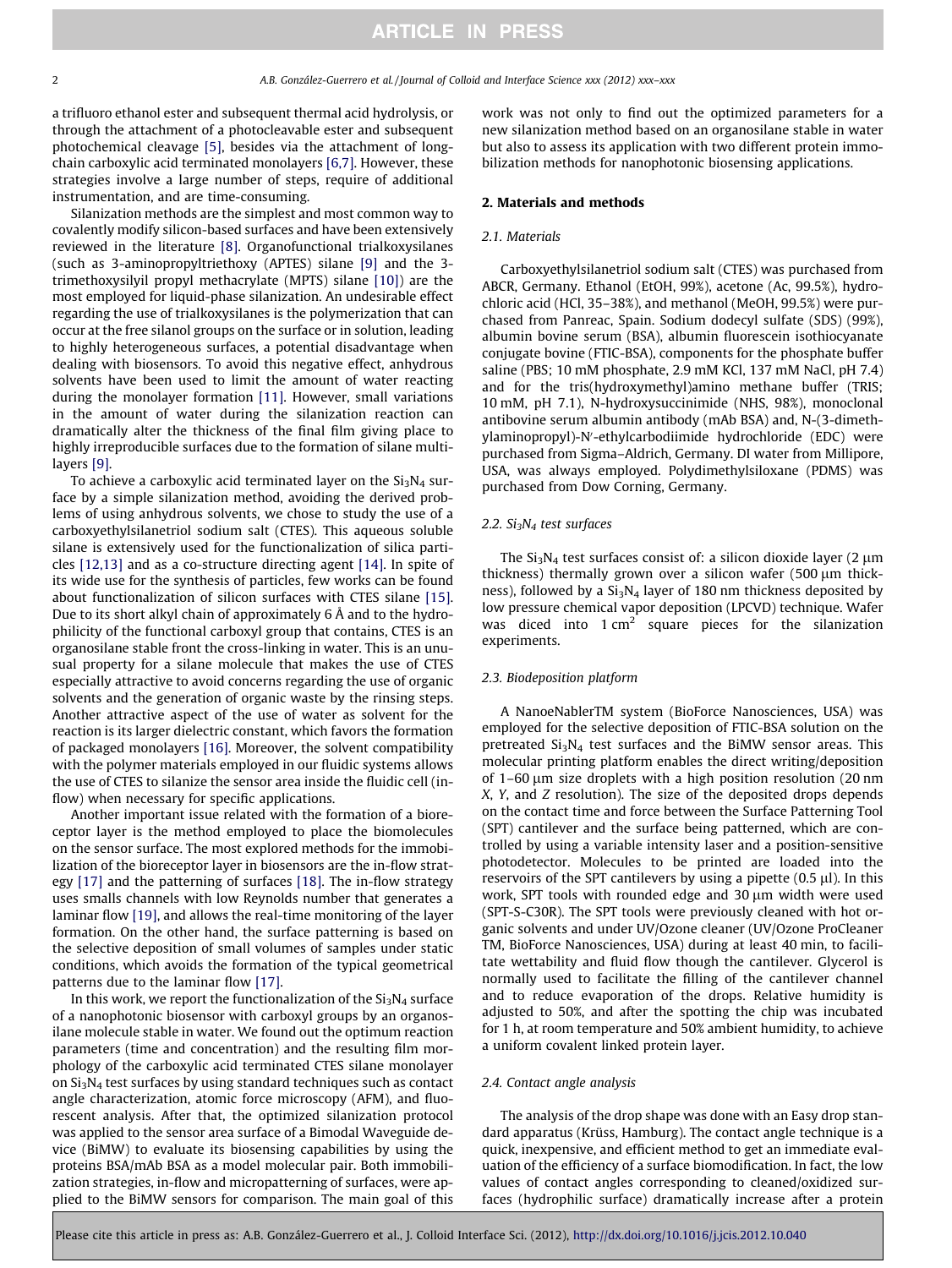<span id="page-2-0"></span>attachment process (hydrophobic surface). Drops of  $3 \mu l$  volume were placed on the  $Si<sub>3</sub>N<sub>4</sub>$  surface for the analysis. Each reported result corresponds to the average of 10 different measurements.

#### 2.5. Analysis by atomic force microscopy

AFM images were recorded with an Agilent 5500 AFM/SPM microscope (formerly molecular Imaging PicoPlus AFM) in tapping mode. A multi-purpose low-coherence scanner with scan range up to 90  $\mu$ m was used for imaging the samples under ambient conditions. The AFM probes were NSC15 silicon pointprobes (force constant 30–50 N/m, resonant frequency 330 KHz) from MikroMasch, Estonia. AFM images processing was done with the WSxM software (Nanotec, Spain) [\[20\]](#page-8-0). Surface roughness was obtained by evaluating the vertical deviation from the average value.

#### 2.6. Fluorescent analysis

Fluorescence analysis of the patterned surfaces was carried out by using an inverted microscope (TE 2000U Nikon, Spain) and a filter set for Cy3TM (Chroma Technology, USA). Images of the same experiment were taken with the same parameters of camera exposition for a reliable comparison.

#### 2.7. BiMW sensor

The functionalization protocols developed in this work were investigated using a nanophotonic biosensor previously developed in our group, based on a bimodal waveguide [\[21\].](#page-8-0) The BiMW transducer has already demonstrated an extremely low detection limit for detection of bulk solutions (LOD:  $2.5 \times 10^{-7}$  Refractive Index Units, RIU). The BiMW biosensor working principle, sketched in Fig. 1a, is based on the evanescent field variations which allows the detection of analytes in real-time and free of labels. The bimolecular interaction between the analyte to detect and the corresponding bioreceptor immobilized on the waveguide surface within the evanescent field region results in a variation of the refractive index of the waveguide outer medium. This modification affects the effective index of the wave propagating through the waveguide. The BiMW device consists of a straight  $Si<sub>3</sub>N<sub>4</sub>$  nanometric rib waveguide in which the sensing mechanism is based on the interference of two modes with the same polarization. The propagating modes are induced by an abrupt increase of the height of the waveguide core which transforms the waveguide from singlemode (150 nm) to bimodal (340 nm) as can be seen in Fig. 1b. The fundamental mode is more confined in the core than the first excited mode; therefore the biorecognition event occurring on the sensor area surface will affect differently both modes through their evanescent field, generating and interference pattern at the output of the waveguide that can be related with the concentration of analyte.

The devices were fabricated at wafer level using standard microelectronics technology at our Clean Room facilities. The total length of the chip was 30 mm. The length of the bimodal part was 25 mm, which includes the sensing window with a length of 15 mm, placed 5 mm off the chip exit. The sensor area  $(50 \mu m)$ width and 2  $\mu$ m height) was opened in the upper SiO<sub>2</sub> cladding layer in order to expose the  $Si<sub>3</sub>N<sub>4</sub>$  rib waveguide to the external medium. The final chip (see Fig. 1c) was 30  $\times$  10 mm<sup>2</sup> in size and contained 16 independent BiMW sensors with a pitch of  $250 \mu m$ between them. The rib of the waveguide has a width of  $4 \mu m$ and a height of 1.2 nm. An Atomic Force Microscope image (AFM) of the rib waveguide is shown in Fig. 1c.

For the biosensing evaluation, a poly(methyl methacrylate) (PMMA) fluidic cell was fabricated and coupled to the sensor chip as can be seen in Fig. 1d. The fluidic cell contains four fluidics channels with a pitch of 1 mm between them. Each channel has a length of 18 mm, a height of 0.5 mm, and a width of 1.5 mm, which means



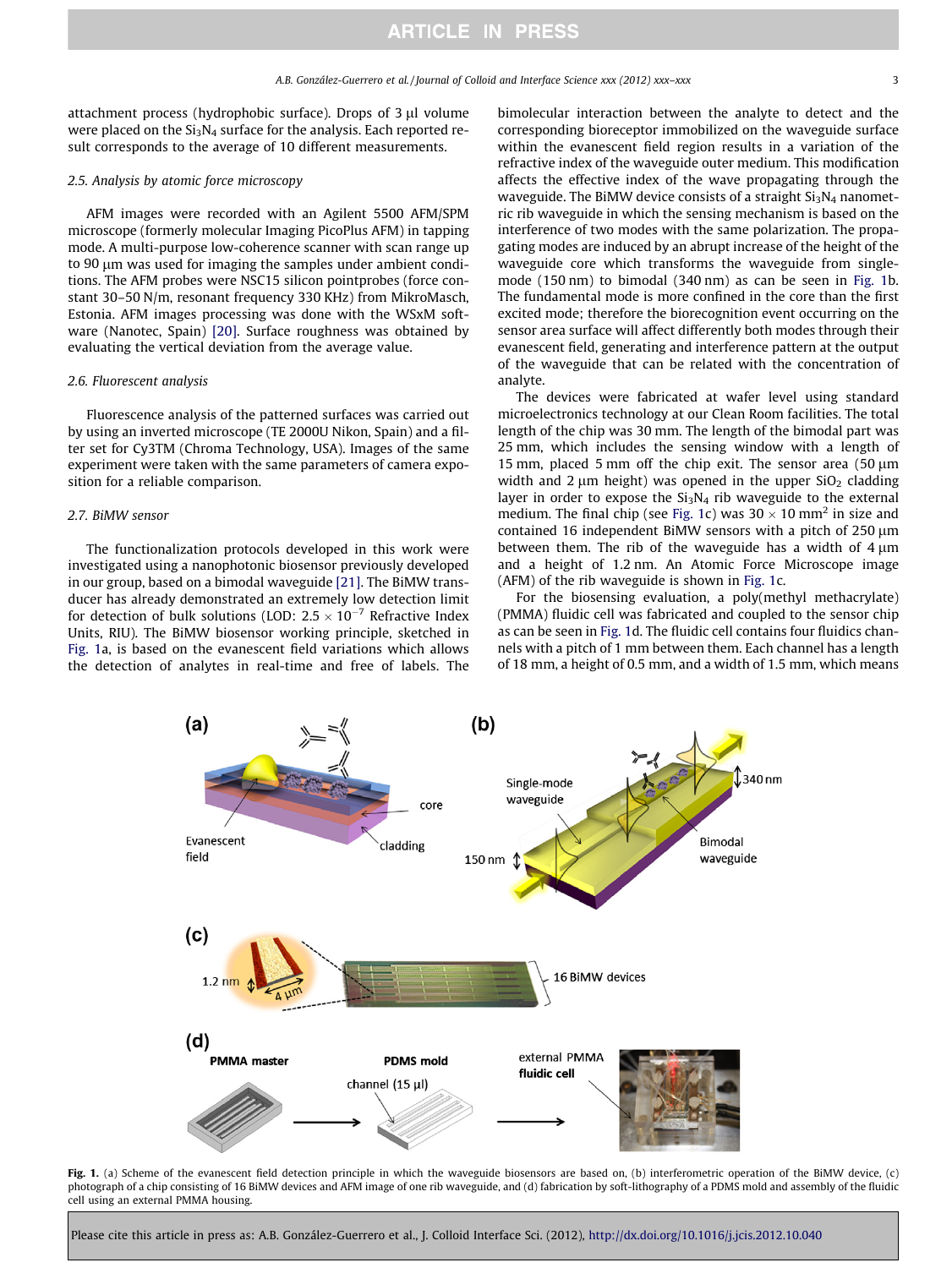that each one has a capacity of 15 µl and covers four BiMW sensors of the chip. The fluidic channels were fabricated in polydimethylsiloxane (PDMS) by soft lithography using a PMMA master as indicated in [Fig 1d](#page-2-0). Finally, the PDMS mold was embedded in the external PMMA fluidic cell and the tubes were bonded to the channels using PDMS as glue. Further explanations of the design, fabrication, and operation of this device can be found in [\[21\].](#page-8-0)

To carry out the experiments, a 15 mW HeNe laser  $(\lambda = 632.8 \text{ nm})$  was focused at the nanometric waveguide entrance (single mode side), by using a 40 $\times$  microscope objective. The fluid cell packaged chip was placed over an XYZ positioning stage, allowing the light focusing in the different BIMW sensors of the chip. The output signal (interference pattern) was collected on a two quadrant photodetector (S5870, Hamamatsu) for processing by using a digital acquisition card (National Instruments) and homemade software (Labview).

#### 3. Results and discussion

Reaction of usual organofunctional alkoxysilanes (sketched in Fig. 2a) involves four different steps. Initially, hydrolysis of the alkoxy groups occurs. When the alkoxy groups are hydrolyzed, the condensation to oligomers takes place. After that, oligomers can form hydrogen bonding with the silanol surface that results in a covalent bond after the thermal curing [\[22\].](#page-8-0) After the hydrolysis, the resulting silanol groups are more electrophilic and reactive due to the electropositive structure of the silicon, which results in stronger hydrogen bonding. However, this hydrolysis turns the trialkoxyorganosilane reagent in an amphiphilic molecule that easily form vesicles, bundles, or fibers in the condensation step depending on the solvent, giving place to highly irreproducible surfaces [\[23\].](#page-8-0) It has been previously observed that solvents having a low dielectric constant (highly hydrophobic) can force organosilane molecules to form reversed micelles or networks or even randomly aggregated silane structures in the solution, therefore reducing the concentration of the silane head groups in the medium which prevents the self-assembled monolayer (SAM) formation [\[16\].](#page-8-0)

Taking into account the above considerations, the silanization using an organosilane stable in water can entail several advantages if comparing with standard alkoxysilanes. The steps of hydrolysis and condensation are omitted in the silanization using CTES as it has been sketched in Fig. 2b. The clearest advantage is that the formation of a monolayer using CTES is not dependent of the changing atmospheric moisture. The alkoxy groups that protect the crosslinking of silanol groups are not required in CTES silane, due to the strong solvation of CTES molecules in water that stabilizes the solution which, in turn, prevents the polymerization of the silane molecules. Thus, after the interaction of the CTES monomers with the surface, the covalent bond including the cross-linking of silanol groups takes place after the curing process typically at  $110^{\circ}$  for 1 h [\[24\]](#page-8-0). In this context, using water stable silane offers several advantages such as: (i) reduction of the silane molecules polymerization, avoiding the buried of the functional groups by the carbon chains, which would make them inaccessible to the biomolecules; (ii) formation of homogeneous layers which assures a low roughness of the surface, avoiding losses of light related with the sensor surface irregularity; (iii) reduction of the distance between the transducer surface and the biomolecular event due to the formation of single layers, increasing the sensitivity of the detection, in opposition to the multilayer formation.



Fig. 2. Comparison between the silanization processes of surfaces using: (a) trialkoxysilane, and (b) CTES silane.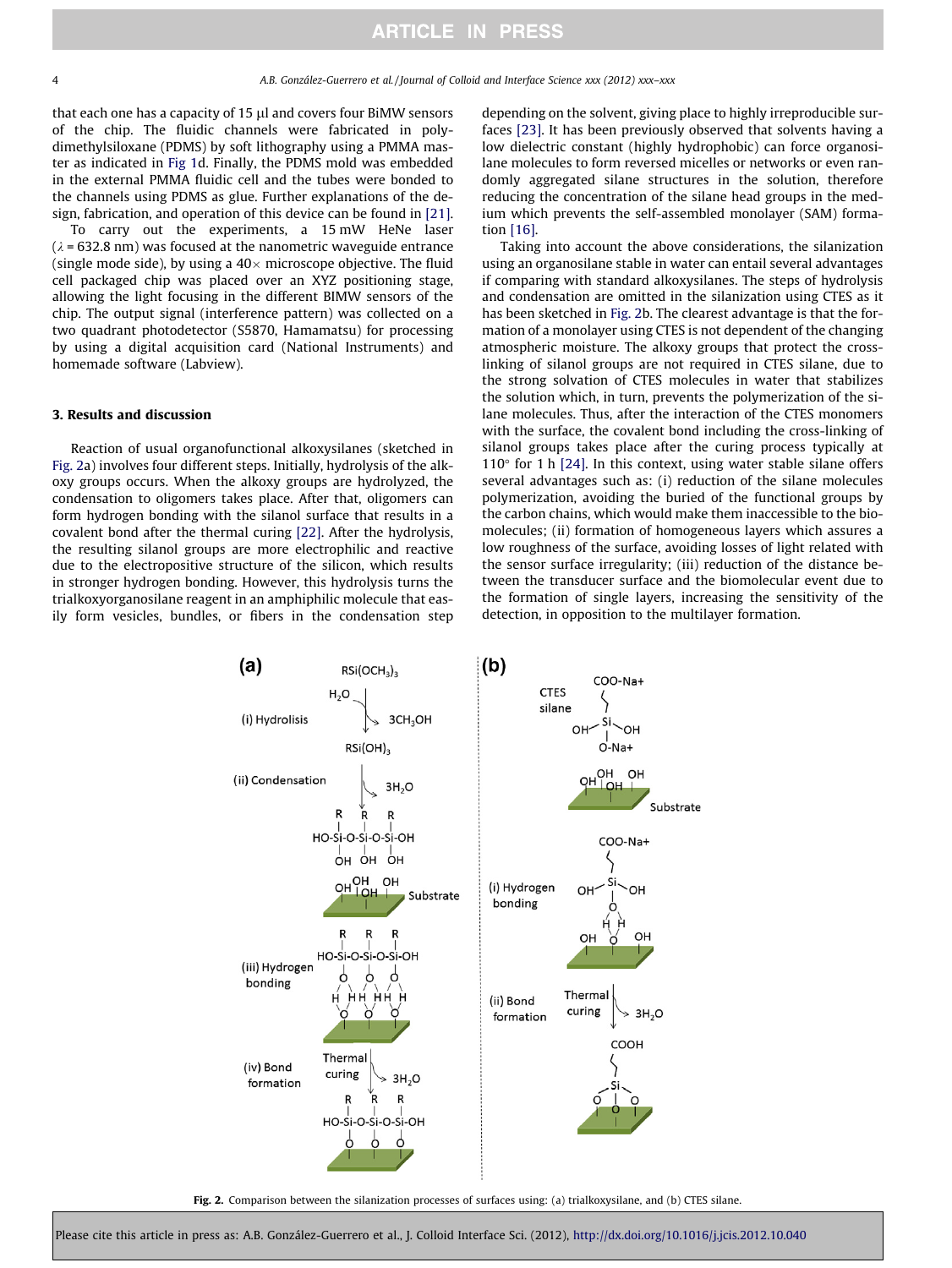Nevertheless, there are other factors to be considered when dealing with a water stable silane. The cross-linking between silane molecules even if it is slower than in the case of trialkoxysilane is not totally avoided. We observed that for long storage period (3 months), the commercial CTES solution forms aggregates and is not useful anymore. Moreover, the thermal curing step is crucial in this silanization process to liberate water and to form the covalent bond, avoiding the hydrolysis of the siloxanes linkages. Other issues related with silanization process such as the generation of silanol groups on the  $Si<sub>3</sub>N<sub>4</sub>$  surface must also be taken into account. Thus, the optimization of the sample pretreatment (cleaning and oxidizing processes) and the silanization conditions (silane concentration and immersion time) are mandatory in order to achieve the best performance of the BiMW device by using this novel silanization method. To optimize this functionalization strategy, test  $Si<sub>3</sub>N<sub>4</sub>$  surfaces fabricated identically to the sensor area of our devices were employed.

#### 3.1. Surface pretreatment

Table 1

The silicon nitride surface must be accessible to oxidizing agents to create silanol groups. This aspect is critical for achieving an optimal covering with the silane molecule and, therefore, to render in highly reproducible surfaces. With this purpose, the cleaning process must ensure the total removal of contaminants with the minimal damage of the surface. Several cleaning methods are available using acid, base, organic solvents or a combination of them, as pre-treatment for the silanization [\[25,26\].](#page-8-0) We chose a cleaning process based on three different cleaning steps to be completely sure of the full elimination of the different types of dirtiness (dust, grease, inorganic material, etc). The first step was a standard cleaning by rinsing with acetone, ethanol, and DI water (Ac/EtOH/  $H<sub>2</sub>O$ ). In the second step, the Si<sub>3</sub>N<sub>4</sub> surface was sonicated in SDS 1% and flushed with water. Finally, the sample was sonicated in HCl and MeOH 1:1 and rinsed with water. The chemical modification of the surface was checked by contact angle analysis. The values corresponding to the successive cleaning steps are shown in Table 1. Results demonstrate that the cleaning step normally employed (acetone, ethanol, and DI water) is not enough to totally remove contaminants from the surface. It can be noted a reduction in the contact angle after 5 min of sonication treatment with SDS 1% and, finally, a homogenization of the clean surface after the sonication with HCl:MeOH. These results are consistent with previous publications [\[25,26\]](#page-8-0).

After the cleaning process, the oxidation of the  $Si<sub>3</sub>N<sub>4</sub>$  surface is essential to make it reactive to the silane molecule. A layer of  $SiO<sub>2</sub>$ must be generated over the  $Si<sub>3</sub>N<sub>4</sub>$  surface and activated to have enough silanol groups for the reaction. There is not a standard procedure for the oxidation and activation of  $Si<sub>3</sub>N<sub>4</sub>$  surfaces. Several approaches have been described in the literature. For example, to directly get silanol groups several strong oxidizing cocktails have been employed such as piranha [\[27\]](#page-8-0), a mix of ammonium chloride and HCl  $[28]$ , or concentrated  $HNO<sub>3</sub>$   $[29]$ . However, these aggressive solvents can damage the surface inducing an increase in the surface roughness, a drawback for waveguide devices. One alternative is using two different steps, first the incorporation of oxygen atoms to the  $Si<sub>3</sub>N<sub>4</sub>$  surface using a weak oxygen plasma [\[30,31\]](#page-8-0) or UV/ozone [\[32\]](#page-8-0) and afterwards, the activation of this oxide by using a diluted acid solution or water [\[33\].](#page-8-0) This procedure will maintain the structural integrity of the optical waveguide device by minimizing the defects produced by the oxidation process on the sensor area surface. In this work, 1 h of UV/ozone was used to totally oxidize the  $Si<sub>3</sub>N<sub>4</sub>$  surface, obtaining a highly hydrophilic surface with a contact angle lower than  $5^\circ$  which indicates the presence of ion species as  $O^-$ . After the oxidative step, a solution of 10% of diluted HNO<sub>3</sub> at 75 °C was employed at reflux conditions to activate the silanol groups, with a resulting contact angle of  $19^\circ$ .

#### 3.2. Surface modification using a carboxyl-terminated silane (CTES)

In a wet-chemical silanization procedure, the concentration of silane and the reaction time with the surface are important parameters to obtain a stable and compact monolayer of CTES, and to avoid the formation of a multilayer structure. To study these parameters, pretreated test samples were immediately immersed in a solution of 1% of CTES silane and were allowed to react for different time periods ranging from 5 to 1200 min. Samples were then cleaned with water and placed for 1 h in an oven at  $110 \degree C$  for a thermal curing step. Then, the contact angles for the different immersion times of samples in silane solution were evaluated. Values are shown in Table 2. The contact angle of silanized  $Si<sub>3</sub>N<sub>4</sub>$  test surfaces reaches a maximum after 1 h of immersion in the CTES solution and decreases for longer silanization times. The pH is another important factor to control in order to avoid cross-linking; it seems that only basic pH gives packaged monolayers, probably due to the condensation of CTES silane molecules when alkoxy groups are protonated in acidic conditions.

Afterwards, we checked the applicability of this protocol for the covalent attachment of biomolecules. The covalent binding of the biomolecules over the CTES silanized surface was done through the activation of the carboxyl group by the use of EDC/NHS and the later reaction with the amino groups of the biomolecules to form a peptidic bond [\[34\].](#page-8-0) Thus, the previously silanized samples were activated by immersing them in an aqueous EDC/NHS solution of a molar ratio of 0.2/0.05 for 10 min. Then, the samples were rinsed with water, dried with  $N_2$ , and immersed into a solution of 50 µg/ml of BSA in PBS for 1 h. Due to the strong adsorption of BSA on the  $Si<sub>3</sub>N<sub>4</sub>$  test surfaces it was necessary to clean the sample with consecutive flushing of SDS 1% and HCl 0.1 M to remove all the non-covalently attached proteins. As shown in Table 2, proteins were detached from the 20 h sample indicating that they were physically adsorbed. Thus, it can be confirmed that the total coverage of the  $Si<sub>3</sub>N<sub>4</sub>$  surface was achieved with 1 h of silanization time and that longer immersion times have negative effects for the formation of the silane layer. This fact can be explained by the instability of the hydrogen bonding between the silanol groups and the CTES molecule, where silanol groups slowly come back to the silicon net and are not able to compete for a long time with the strong hydrogen bridges that form the CTES molecule with water. Thus,

#### Table 2

Contact angle values of silanized samples for different times using a 1% CTES solution and after immersion for 1 h in a solution of 50  $\mu$ g/ml of BSA in PBS.

| $\cdots$<br>Contact angle measurements of $Si3N4$ surfaces after each step of<br>the cleaning process. |                     | Time (min) | CTES $(°)$    | BSA $(°)$         |
|--------------------------------------------------------------------------------------------------------|---------------------|------------|---------------|-------------------|
|                                                                                                        |                     |            | $49.3 \pm 3$  | $65 \pm 5$        |
| Cleaning step                                                                                          | Contact angle $(°)$ | 15         | $49.8 \pm 2$  | $\qquad \qquad -$ |
|                                                                                                        |                     | 30         | $55.2 \pm 3$  | $70 \pm 11$       |
| N <sub>2</sub>                                                                                         | $45 \pm 4$          | 60         | $56.6 \pm 6$  |                   |
| Ac/EtOH/H <sub>2</sub> O                                                                               | $40 \pm 5$          | 120        | $54 \pm 5$    | $60 \pm 8$        |
| SDS 1%                                                                                                 | $24 \pm 6$          | 300        | $56.7 \pm 11$ | $70.3 \pm 8$      |
| MeOH:HCl                                                                                               | $22 \pm 1$          | 1200       | $43.2 \pm 3$  | $42.2 \pm 8$      |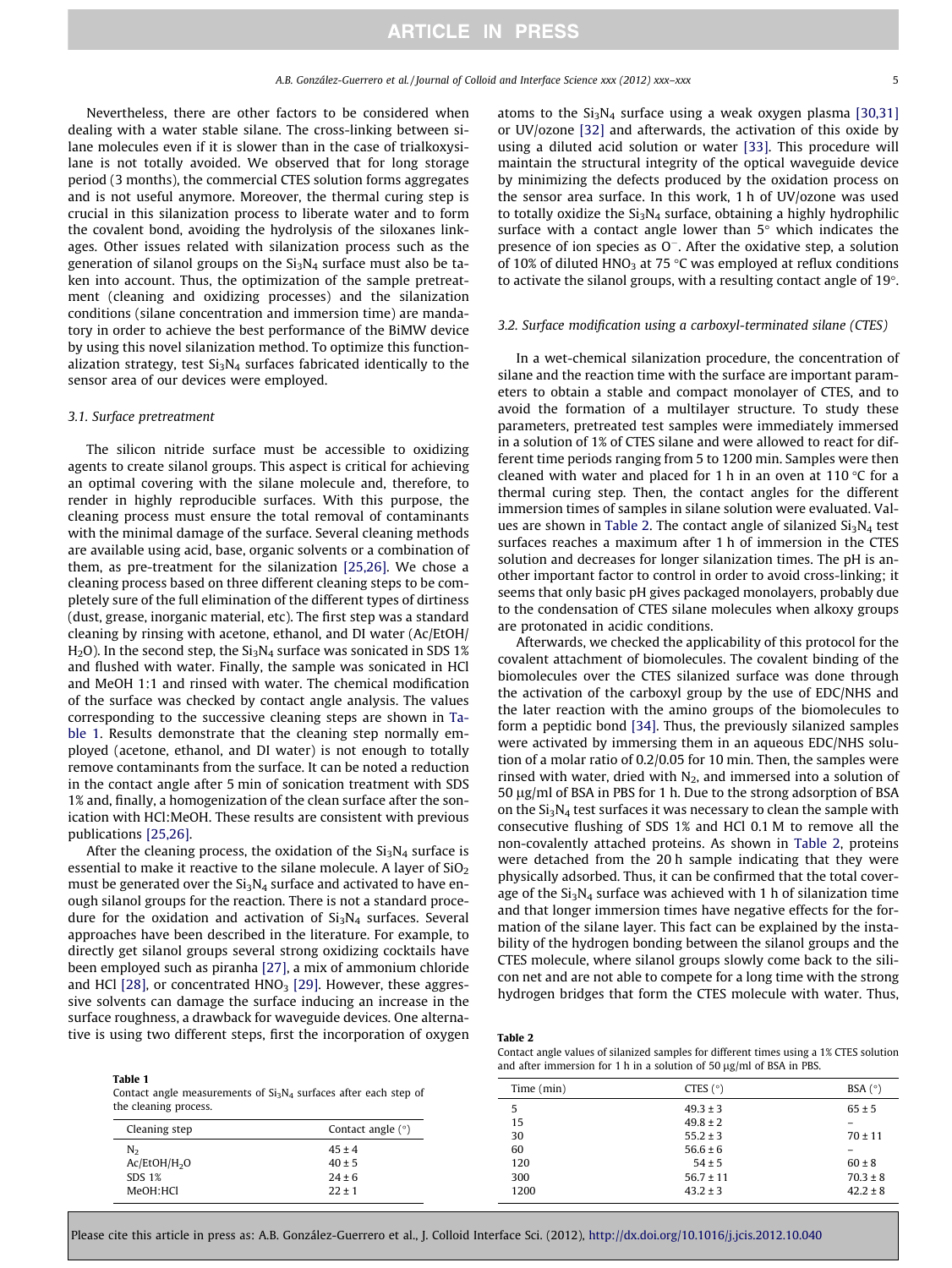# **ARTICLE IN PRESS**

#### Table 3

Contact angle values and AFM (roughness) characterization of silanized surfaces for 1 h using different silane concentrations.

| CTES(%) | Contact angle $(°)$ | Roughness $(\AA)$ |
|---------|---------------------|-------------------|
|         | $31 \pm 1$          | 1.5               |
| 0.2     | $36 \pm 2$          | 6                 |
| 0.5     | $49 \pm 1$          | 1.2               |
|         | $47 \pm 2$          |                   |

CTES molecule is detached from surface and solved again in the water for times larger than 1 h.

The concentration of CTES in the aqueous solution also plays a crucial role in the formation of a well packaged single layer of silane. Closely packed layers are effective in preventing water penetration, and have demonstrated better stability in saline environments [\[11\].](#page-8-0) To find the optimum silane concentration, oxidized Si3N4 test surfaces were placed in different concentrations of CTES solutions ranging from 0% to 2%, maintaining the silanization time fixed to 1 h. The resulting silanized surfaces were characterized by contact angle (see Table 3) and by AFM (see Fig. 3). AFM analysis reveals that a concentration of 0.2% does not totally cover the  $Si<sub>3</sub>N<sub>4</sub>$  surface as it can be noted by the increase in roughness, due to the partial covering of the surface and to the length of the CTES molecule. However, the reduction of the roughness (1.2 Å) and a maximum in the contact angle  $(49°)$  indicate that a concentration of 0.5% is enough to totally cover the  $Si<sub>3</sub>N<sub>4</sub>$  surface. Therefore, this contact angle value will be considered as a reference to assess the success of the silanization process when functionalizing a silicon-based device.

Once the optimal silanization conditions were found, control experiments were done to confirm the covalent binding of biomolecules over the CTES silanized surfaces, checking the surface coverage through the surface contact angle. A solution of the protein BSA was deposited onto two  $Si<sub>3</sub>N<sub>4</sub>$  test surfaces, one of them was previously cleaned and silanized with CTES solution with the optimized conditions (1 h, 0.5%), while the other one was just cleaned omitting the silanization step. After, the same treatment was done on the silanized and non-silanized samples: surface activation by the use of EDC/NHS followed by immersion in a BSA protein solution, 50  $\mu$ g/ml, during 1 h. After the protein incubation for both samples, silanized and bare  $Si<sub>3</sub>N<sub>4</sub>$ , they showed similar contact angles,  $70^{\circ} \pm 2^{\circ}$  and  $68^{\circ} \pm 3^{\circ}$ , respectively. However, after cleaning by flushing with SDS 1% followed by HCl 0.1 M, the contact angle of the non-silanized sample fell down to  $40^{\circ} \pm 2^{\circ}$ . On the contrary, the contact angle of the silanized surface was kept constant. These results demonstrate: (i) the detachment of noncovalently bonded protein when the sample is subjected to harsh conditions and (ii) the suitability of the silanization method for the covalent attachment of proteins.

To check the applicability of the bioconjugation protocol to the patterning of biomolecules, a biodeposition system was employed

to selectively biofunctionalize the surface with FTIC-BSA. Two silanized test  $Si<sub>3</sub>N<sub>4</sub>$  surfaces were employed. In one of the samples, the carboxyl groups were activated by the use of EDC/NHS, while the other one was just immersed in water after the silanization. After that, the biodeposition system was employed to pattern the samples with FTIC-BSA and allowed to react for 1 h. Then, a cleaning step was done by fluxing the sample with water. As can be seen in [Fig. 4](#page-6-0)a, whereas in the carboxyl-activated sample FTIC-BSA shows a good attachment, in the non-activated sample ([Fig. 4b](#page-6-0)) almost all the proteins were detached from the  $Si<sub>3</sub>N<sub>4</sub>$  surface. This indicates that a covalent bonding between the carboxyl group and the FTIC-BSA has been achieved through EDC/NHS activation, whereas weak adsorption occurred on the silanized  $Si<sub>3</sub>N<sub>4</sub>$  surface. The biodeposition platform was very useful in order to contrast the fluorescent spots with the surrounding surface that acts as a reference. In this experiment, we also demonstrated that the bioconjugation protocol can be combined with the selective surface patterning by using a biodeposition platform.

#### 3.3. Application to the BiMW sensor

The final goal of this work was to apply the water–silanization protocol to attach a biological receptor layer onto the  $Si<sub>3</sub>N<sub>4</sub>$  surface of a BiMW device to develop high performance biosensors. To monitor the sensor surface modification, the chip was placed in the experimental set-up after its silanization and encapsulated with the fluidic cell. After that, all the solutions needed for the activation and functionalization of the surface were flowed over the surface by injecting a constant volume of the sample into the fluid cell at a fixed flow rate. The chosen fluid channel size and flow rate ensure a laminar flow over the BiMW sensor. The progress of the biofunctionalization procedure was assessed in real-time by the analysis of the interferometric signals of the BiMW sensor. In particular, the monitoring of the bioreceptor binding to the  $Si<sub>3</sub>N<sub>4</sub>$ surface provides valuable information about the efficiency of the biofunctionalization process. The interferometric signal of the covalent attachment of the BSA protein to the sensor area of the BiMW device is shown in [Fig. 5a](#page-6-0). To carry out this experiment, the BiMW chip was silanized using the CTES silane with the previously optimized protocol. Then, the carboxyl groups were activated by injecting 250 µl of EDC/NHS, immediately followed by an injection of 250  $\mu$ l of BSA at a concentration of 50  $\mu$ g/ml. During all the experiment a water flow was maintained at a constant rate of  $20 \mu$ l/min. The interferometric signal corresponding to the binding process and/or to the change of bulk refractive index could be difficult to be interpreted by a non-experienced user. By a postprocessing of this signal, it is possible to obtain an easier ''common-type'' graph. Values of the output signal variation (y axis) can be converted into phase signal (radians) to transform a sinusoidal signal into a linear signal (see [Fig. 5b](#page-6-0)). Three different regimes can be recognized in the interferometric signal. Since the entrance of the BSA in PBS to its exit (region 1) the signal is due



Fig. 3. AFM tapping analysis of  $Si<sub>3</sub>N<sub>4</sub>$  substrates immersed for 1 h into different concentrations of CTES.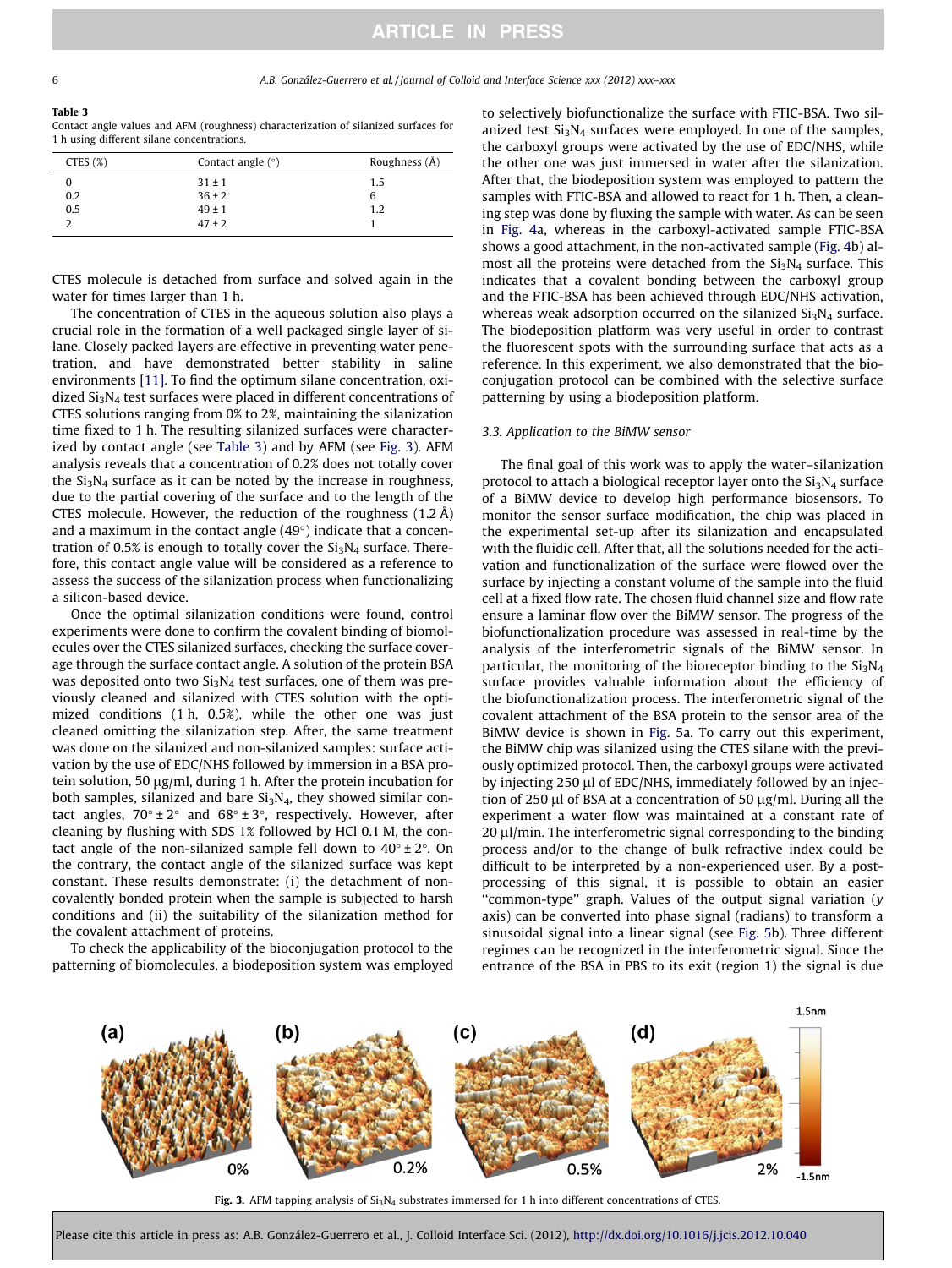A.B. González-Guerrero et al. / Journal of Colloid and Interface Science xxx (2012) xxx–xxx

<span id="page-6-0"></span>

Fig. 4. Fluorescent analysis images of FTIC-BSA deposited on silanized surfaces by a commercial biodeposition system: (a) activated silanized surface and (b) non-activated silanized surface.



Fig. 5. (a) Real time interferometric signal of the covalent attachment of 50  $\mu$ g/ml of BSA to an activated surface and, (b) signals due to the immobilization of BSA onto different surfaces (activated, silanized, and bare Si<sub>3</sub>N<sub>4</sub>) where interferometric graphs have been transformed into phase signals  $\Delta\phi(2\pi \text{ rad})$ .

to two factors: (i) the variation of bulk refractive index between the continuous water flow and the PBS containing the protein and (ii) the immobilization of the protein on the transducer surface. Afterwards, when the BSA in PBS is going out from the fluidic channel and the water is coming in, the signal is only due to the change in the bulk refractive index between PBS and water (region 2). Finally, water flow induces desorption of non-covalent attached BSA (region 3).

To investigate the non-fouling behavior of the CTES silane layer, another channel of the same silanized chip was used to evaluate the adsorption of BSA onto the silanized BiMW sensor area. In this experiment, the same conditions used for the covalent attachment were employed but the activation step was omitted. Then, 250 µl of BSA at a concentration of 50  $\mu$ g/ml were flowed over the sensor area at a constant rate of 20  $\mu$ l/min through the fluidic cell. The non-specific adsorption of BSA onto the silanized sensor area was negligible, as it can be seen in Fig. 5. This indicates the formation of a stable and compact silane layer and confirms that the signal obtained in the previous experiment was due to the covalent attachment. In opposition, BSA was strongly adsorbed when it was flowed over the bare sensor area of an identical BiMW device using the same experimental conditions [\[21\].](#page-8-0) The interferometric signal corresponding to the physical adsorption of BSA is shown in Fig. 5b for a direct comparison. The net change is larger in the case of the protein covalent attachment using the silanization procedure (6.81  $\times$  2 $\pi$  rad) than for the direct protein adsorption over bare Si<sub>3</sub>N<sub>4</sub> surface (4.41  $\times$  2 $\pi$  rad). This indicates that the highest

protein coverage is reached with the covalent strategy. The lower signal obtained for the direct adsorption of the protein can be explained by an incomplete covering of the surface, which produces a non-uniform protein layer, leaving holes that can induce the unselective adsorption of biomolecules during the biorecognition process. Moreover, strong interactions with the surface can cause conformational changes in the proteins and the consequent loose of functionality of the receptor layer, whereas weak interactions with the surface entail the possibility of desorption of the bioreceptor layer due to the liquid flow [\[35\].](#page-8-0)

### 3.4. Comparison between in-flow and micro-patterning biofunctionalization strategies

For the in-flow strategy, the silanized chip was placed on the optical set-up and the solutions were flowed through the fluidic cell using the same parameters than in the previous section. On the other hand, to immobilize the biomolecules by the micropatterning strategy, the silanized chip was activated by immersion in an EDC/NHS solution for 10 min and the sensor area was filled with a mix solution of 50  $\mu$ g/ml BSA and glycerol 1% by the biodeposition system and allowed to react for 1 h, at room temperature and under a 50% ambient humidity.

At this point, it is possible to evaluate the quality of the bioreceptor layers by the interferometric detection of the interaction between the specific monoclonal antibody (mAb BSA) and the immobilized BSA protein. To perform the detection, PBS was flowed at constant rate of  $20 \mu l/min$  over the sensor area and a 250 µl solution of 3 nM mAb BSA was injected. After the biorecognition event, the bioreceptor surface was recovered by the use of a regeneration solution, due to the disruption of the antigen-antibody bond. A total regeneration was achieved by the injection of HCl 20 mM, allowing multiple detections using the initial state of the bioreceptor layer. The interferometric signals obtained for the biointeraction with the mAb BSA before and after the regeneration of the BSA surface, using both immobilization procedures, in-flow and patterning, are shown in [Fig. 6a](#page-7-0) and b, respectively. In both cases, the response of the sensor indicates the affinity of the receptor layer for the antibody providing high selectivity to the detection. Moreover, the injection of a non-specific antibody at the same concentration (3 nM antibody against human Growth Hormone, mAb hGH) did not produce any interferometric response  $(\Delta \phi 2\pi = 0)$  in any of the sensor areas, in agreement with previous experiments (data not shown). The same experiment was done over the silanized sensor area where BSA was flowed, obtaining negligible signals for both specific and unspecific antibodies. These results demonstrate the specificity of the layer, the high protein receptor packaging, and the low adsorption of biomolecules over the silane layer. The regeneration of the bioreceptor layer points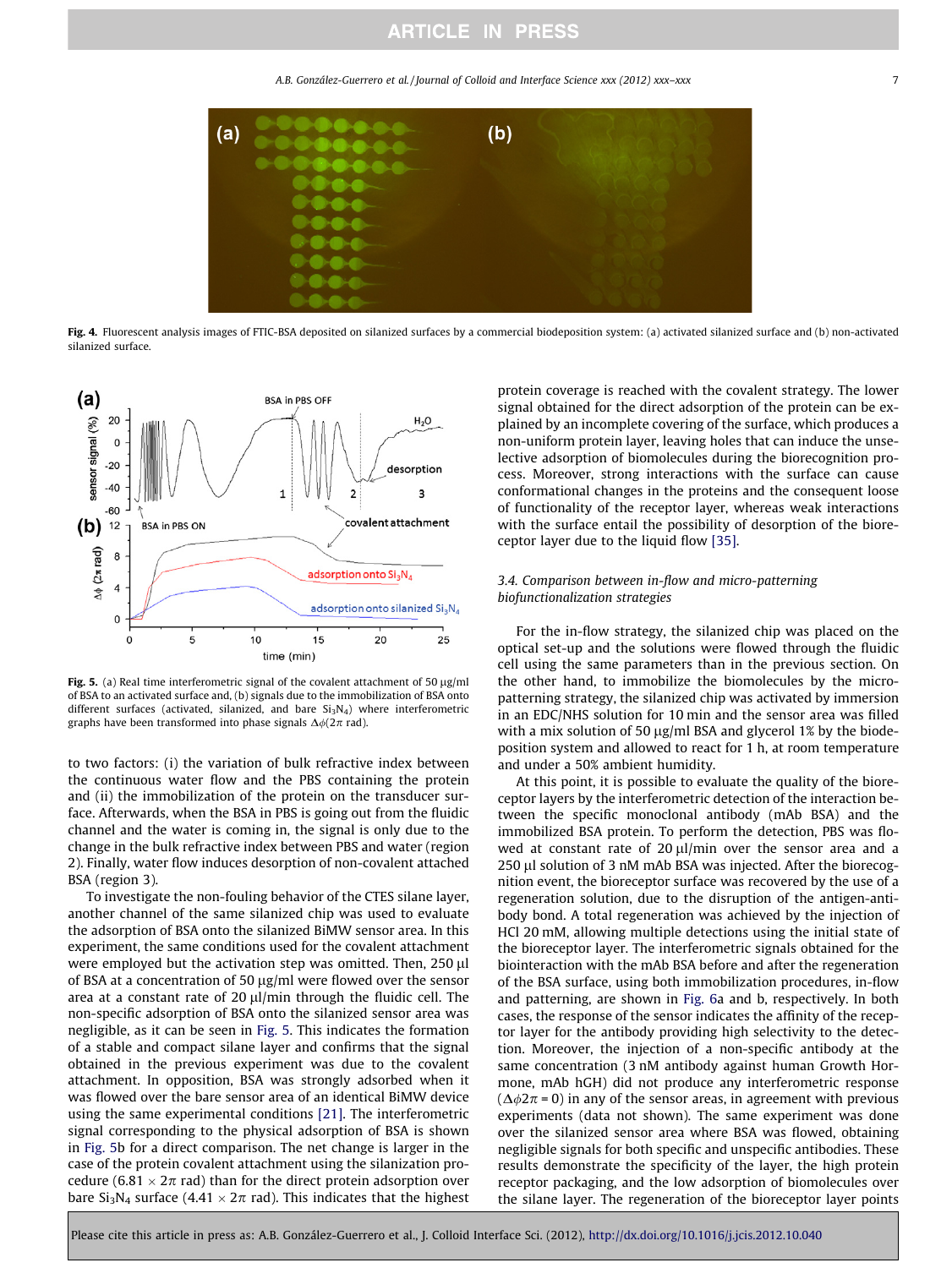<span id="page-7-0"></span>

Fig. 6. Real time monitoring of the phase change due to the injection of 3 nM mAb BSA and the regeneration of the surface using both biofunctionalization strategies: (a) inflow, (b) using the biodeposition system, and (c) comparison between both strategies (signals have been transformed into phase signals  $\Delta\phi(2\pi \text{ rad})$ ).

out the stability of the covalent linkage in both the silanization and the biofunctionalization procedures. However, it can be observed that the biorecognition signal when the BSA protein was immobilized using the biodeposition system (0.45  $\times$  2 $\pi$  rad) is higher than the one obtained with the in-flow immobilization (0.29  $\times$  2 $\pi$  rad) (see Fig. 6c). This is probably due to the reorganization capacity of the protein layer when it was allowed to react with the surface in static conditions instead of in-flow. Although selectivity and stability of the bioreceptor layer is excellent using both immobilization strategies, static conditions are preferred to enhance the signal obtained for the BiMW biosensor for a given analyte concentration due to an increase in the number of available binding sites.

#### 4. Conclusion

The development of a functionalization strategy to covalently immobilize the bioreceptor layer in the  $Si<sub>3</sub>N<sub>4</sub>$  sensor area of a novel photonic device was studied and optimized. The modification of the surface is achieved by an aqueous silanization using the CTES organosilane that provides a carboxyl group ended layer. It has been demonstrated that a complete CTES silane monolayer is assembled onto the  $Si<sub>3</sub>N<sub>4</sub>$  test samples when it is used at a concentration 0.5% and for 1 h of immersion time in aqueous solution, obtaining a contact angle of 49. The suitability of the optimized protocol for biosensing applications was checked by the real-time monitoring of the processes occurring on the sensor area of a BiMW device. Results indicate that the developed silanization protocol is highly efficient to cover the sensor area and to protect the Si3N4 sensor area from unspecific interactions. Two common strategies for the bioconjugation of the receptor in biosensing, the in-flow and the microdeposition patterning, were assessed for biosensing applications using the developed silanization protocol. In both cases, results indicate the high reproducibility and

selectivity of the biodetection as well as the stability of the covalent attachment that allows the regeneration of the bioreceptor layer. The highest signal is obtained when the receptor layer is immobilized using the deposition system, demonstrating a better package of proteins when they are allowed to link with the silane in static conditions instead of in-flow. The results demonstrate that this water-based tethering method can be very useful to link the bioreceptor layer on different types of silicon-based devices in order to enhance its biosensing capabilities.

#### Acknowledgments

Authors acknowledge financial support from M. Botín foundation. The authors also would like to acknowledge Dr. Daniel Ruiz Molina and Pablo González from Nanostructured Functional Materials Group, CIN2 (Barcelona), for assistance in AFM experiments and data analysis.

#### References

- [1] M.C. Estevez, M. Alvarez, L.M. Lechuga, Laser & Photonics Reviews 6 (2012) 463.
- [2] M. Vogt, R. Hauptmann, Surface and Coatings Technology 74–75 Part 2 (1995) 676.
- [3] J. Trevino, A. Calle, J.M. Rodriguez-Frade, M. Mellado, L.M. Lechuga, Talanta 78 (2009) 1011.
- [4] M. Mujika, S. Arana, E. Castaño, M. Tijero, R. Vilares, J.M. Ruano-López, A. Cruz, L. Sainz, J. Berganza, Biosensors and Bioelectronics 24 (2009) 1253.
- [5] A. Arafat, M. Giesbers, M. Rosso, E.J.R. Sudhölter, K. Schroën, R.G. White, L. Yang, M.R. Linford, H. Zuilhof, Langmuir 23 (2007) 6233.
- [6] F. Cattaruzza, A. Cricenti, A. Flamini, M. Girasole, G. Longo, A. Mezzi, T. Prosperi, Journal of Materials Chemistry 14 (2004) 1461.
- [7] A. Cricenti, G. Longo, M. Luce, R. Generosi, P. Perfetti, D. Vobornik, G. Margaritondo, P. Thielen, J.S. Sanghera, I.D. Aggarwal, J.K. Miller, N.H. Tolk, D.W. Piston, F. Cattaruzza, A. Flamini, T. Prosperi, A. Mezzi, Surface Science 544 (2003) 51.